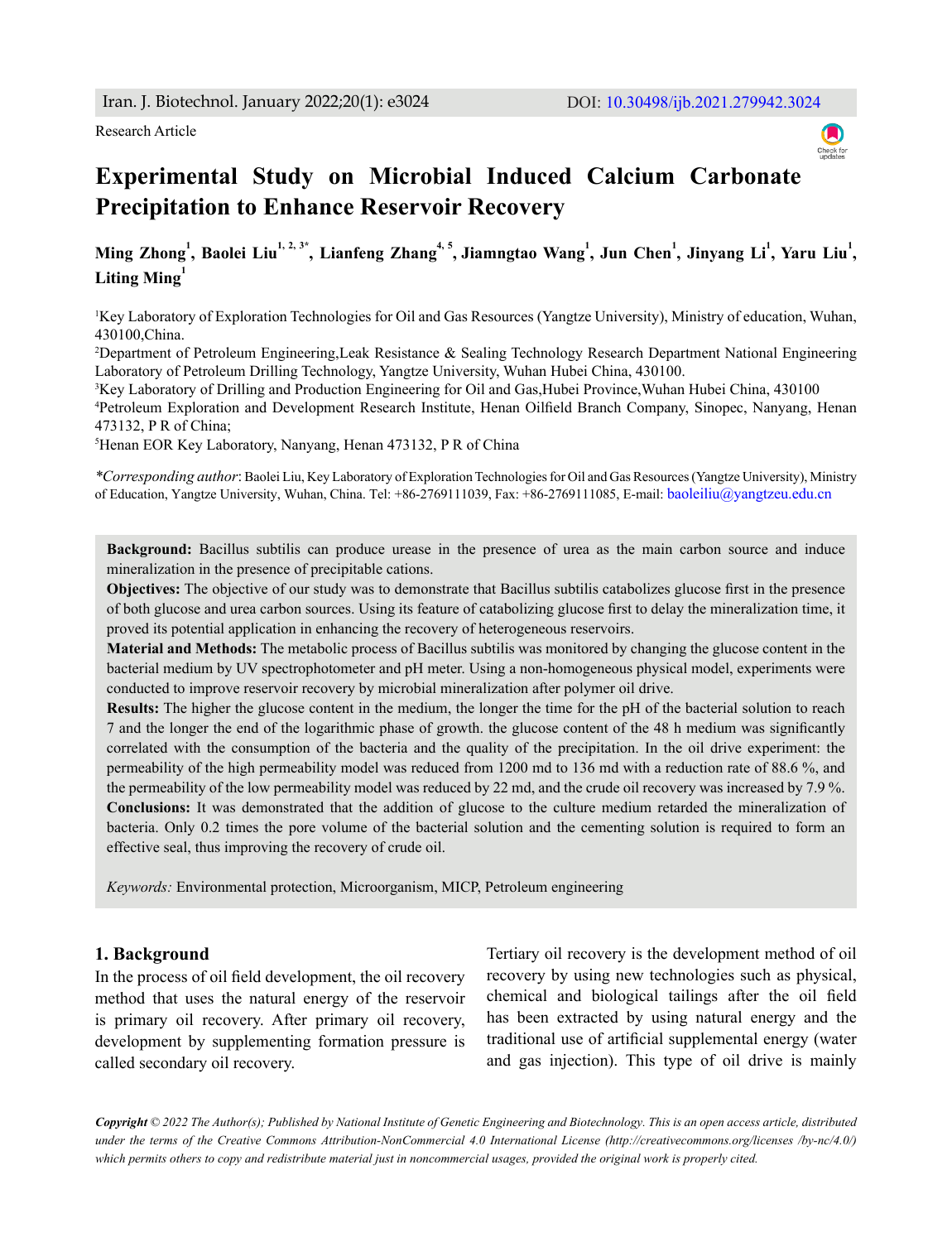through chemical, steam, gas or microbial injection, thus changing the nature of the replacement phase and oil-water interface or the physical properties of crude oil (1). Among them, the main mechanism of microbial enhanced oil recovery is microbial metabolism to produce bio surfactants. organic solvents or biogas to modify the fluidity of crude oil or to block non-homogeneous high permeability channels by substances such as extracellular polymers secreted by microorganisms to enhance the production of hydrocarbons (2).

MICP, microbial induced carbonate precipitation, was first proposed by *Cripps* (3) at the end of the last century, and *Mitchell* (4) proposed "Bio-Earth Technology" in the field of geotechnical engineering based on the precipitation of calcium carbonate induced by microorganisms. Since then, more and more researchers (5-6) have begun to explore the mechanism and phenomenon of the technology and try to make it better applied in the engineering field by changing various conditions and parameters.

There are different mechanisms of mineralization in MICP and they are: photosynthetic algae and blue microorganisms, urea-degrading microorganisms, nitrifying/denitrifying microorganisms, iron sulfate reducing bacteria, ammonifying microorganisms and other fungi. Among them, calcium carbonate precipitation caused by microbial hydrolysis of urea has become the most important category for researchers due to its high precipitation efficiency and wide applicability. These microorganisms are able to use urea as a carbon source and produce urease to accelerate urea decomposition and combine with exogenous  $Ca^{2+}$ to form  $CaCO<sub>3</sub>$  precipitation (7).

The following is the reaction process:

$$
CO(NH_2)_2 + 3H_2O \rightarrow 2NH_4^+ + HCO_3^- + OH \tag{1}
$$

$$
HCO3^{+} + H_2O + OH^- \rightarrow CO_3^{2+} + 2H_2O
$$
 (2)

$$
Ca^{2+} + CO_3^{2-} \rightarrow CaCO_3(s)
$$
 (3)

In recent reports, we found that petroleum engineers and researchers have been applying this technology to production operations: *C. I. Noshi* (8) have applied MICP-based self-healing cement to cementing operations with good results; *Adrienne J. Phillips* (9) have applied this technology to seal fractures in sandstone near the subsurface at 340.8 m to reduce fluid leakage. *Dominique*  *J. Tobler* (10) used *Bacillus pallidus* to seal fractured granite cores and showed that the MICP-treated fractures were more resistant to shear forces.

# **2. Objectives**

However, as indicated from a study conducted by *Cuthbert* (11), such a technology faces a problem that it is difficult to control when applied practically. This researcher suggested that the farther away from the injection end, the less calcium carbonate deposit there would be, probably attributed to the adsorption and retention of the microorganisms and the calcium carbonate crystals within the porous medium. If the area around the water injection well was blocked by the microbial-induced calcium carbonate precipitation on the oilfield site, water injection would be more difficult to achieve, and the injection equipment might be seriously damaged, which could hinder the subsequent oilfield development. Accordingly, an analysis should be conducted on how to make the microorganisms migrate to deeper positions, and how the uniformly deposited calcium carbonate is synthesized in the reservoir. *Wu* (13) employed a single-phase mixture of microorganisms and calcium ions for the injection. With the increase in the flow rate, the total calcium carbonate deposition formed by the entire system increased. As revealed from all the mentioned studies, changes in the flow rate may cause different precipitation results. In the present study, an effective urease-producing strain was isolated from the soil in the garden of Yangtze University. In addition, the time of microbial mineralization was delayed by replacing the microbial culture medium. Moreover, several pioneering experiments were performed to verify whether this technology is potentially capable of selectively plugging higher permeability reservoirs during the oil field development.

## **3 Materials and Methods**

## *3.1. Screening of Microorganisms*

From the soil of the garden of Yangtze University, 500 g of pretreated sandy soil was weighed. Based on a  $10\times10$  cm area selected arbitrarily, the sandy soil was pretreated, and 1 L of 5 moL. $L^{-1}$  urea solution was added to the soil area per day for the next 5 days, as an attempt to enable the bacteria of the sandy soil to adapt to the high concentration of urea. After the 5<sup>th</sup> day of the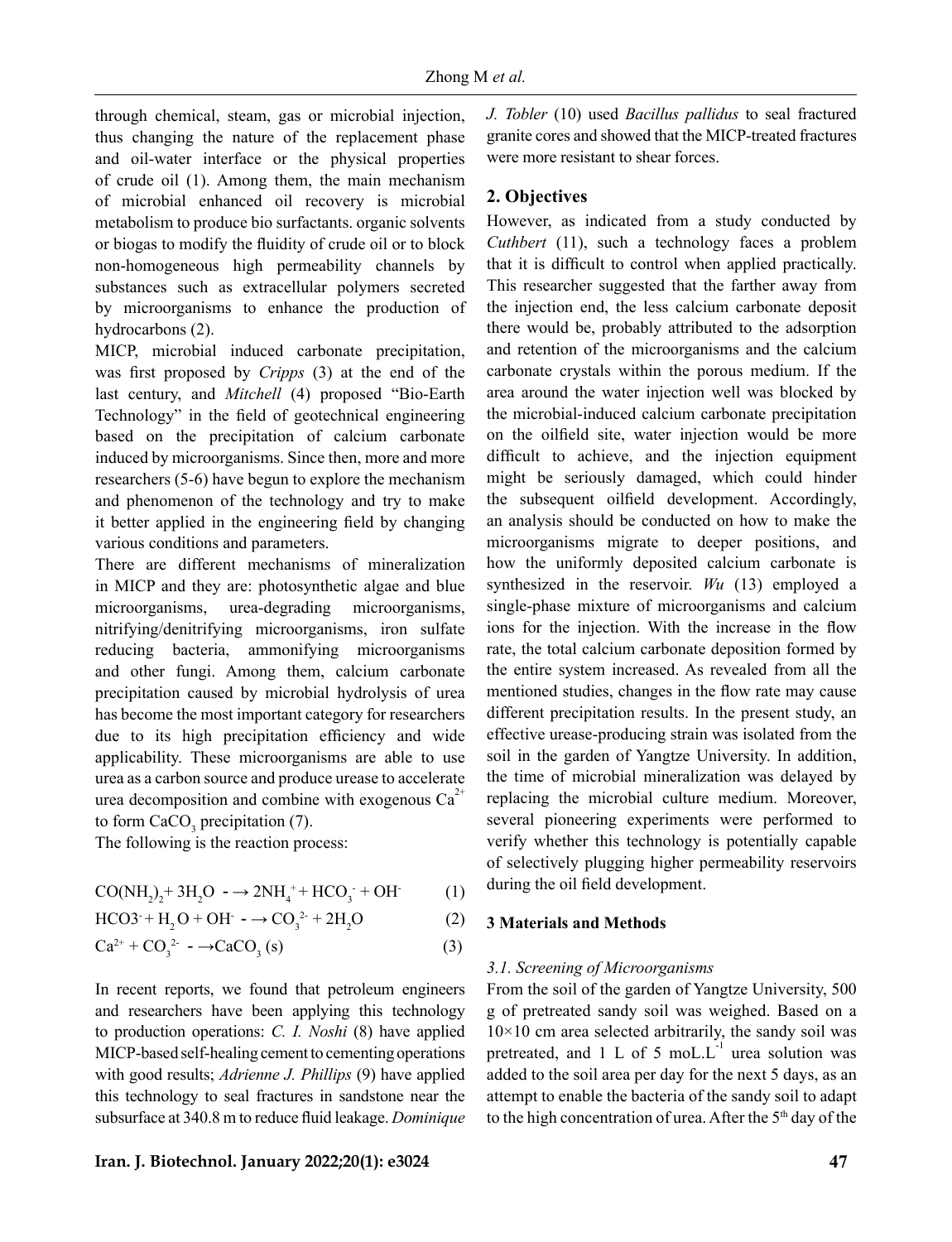treatment, a 200 g sample was taken at 5 cm from the ground with a sterile sampling bag to prepare a 100mL screening medium which covered peptone (Beijing Aoboxing Biotechnology Co., Ltd.)  $3 \text{ g.L}^{-1}$ , sodium chloride (China National Pharmaceutical Group Co., Ltd.) 5 g.L<sup>-1</sup>, potassium dihydrogen phosphate (China National Pharmaceutical Group Co., Ltd.) 2  $g.L^{-1}$ , urea (Tianjin Zhiyuan Chemical Reagent Co., Ltd.) 20  $g_{\rm L}$ <sup>-1</sup>, glucose (Tianjin Zhiyuan Chemical Reagent Co., Ltd.)  $0.05$  g.L<sup>-1</sup>,  $0.2$  % phenol red solution (Shanghai Maikun Chemical Co., Ltd.)  $4 \text{ mL.L}^{-1}$ , as well as agar (Beijing Aoboxing Biotechnology Co., Ltd.) 20  $g_{\rm L}$ <sup>-1</sup>, pH 7. The urea and the glucose were prepared separately, and the other solutions were sterilized and then treated for the screening. Subsequently, the medium was autoclaved at 121 °C for 20 min. It was cooled to the ambient temperature on a sterile table then poured into a petri dish. With the dilution coating method, the enriched medium was diluted based on three concentration gradients (i.e.,  $10^{-6}$ ,  $10^{-7}$  and  $10^{-8}$ ) on the prepared plates and then incubated in a constanttemperature incubator at 35 °C. When colonies were growing on the plates, the individual colonies around with the medium turning red were picked out and then inoculated onto plates of urease producing strains using the scratch method; subsequently, they were incubated at 35 °C. The mentioned steps were repeated several times till a single strain free of trampy bacteria was isolated. It was identified by using 16S rRNA as a *Bacillus subtilis* strain with the landing number of MZ165021.

## *3.2. Microbial Growth Stage Analysis*

In this study, a pH meter was adopted to monitor the metabolism of glucose and urea achieved by bacteria. The UV spectrophotometer (Shanghai Jinghua Technology Instrument Co., Ltd.,722N) was employed to monitor the bacteria's growth and metabolism. The growth and metabolism of this strain of microorganism for glucose was investigated by performing the shaking flask experiment, and the pH and bacterial concentration variations of the bacterial solution were monitored per 4h. Moreover, the monitoring was stopped when the  $OD<sub>600</sub>$  value was down-regulated three times in a row, which demonstrated that the microorganism had reached the decaying stage. The experimental medium covered peptone 3 g.L<sup>-1</sup>, NaCl 5 g.L<sup>-1</sup>, KH<sub>2</sub>PO<sub>4</sub> 2 g.L<sup>-1</sup>, urea 2 g.L<sup>-1</sup>, glucose  $0.05$  g.L<sup>-1</sup>.

# *3.3. Oil Repelling Experiment Preparation*

The sand-filled model was prepared: the heterogeneous parallel sand box model consisted of two  $5\times6\times30$  cm visual single-layer sand boxes, filled with 40-80 mesh and 180-200 mesh quartz sand, respectively. The quality of the model was recorded after the repeated beating and filling processes. Subsequently, the next experiment was performed.

The model was vacuumed to saturate water: a vacuum pump was used to vacuum the two models for 24 h. Then, the two modes were connected to a simulated formation water container till they were saturated with water. Next, and the mass of the two models was weighed. This step could calculate the porosity.

The permeability was measured: Darcy's formula was adopted to measure the permeability of the two models, respectively. After the calculation, the high-permeability model K=1500 md, and the low permeability model K=328 md.

The simulated crude oil was configured: the crude oil was configured from an oil field in eastern China and the aviation kerosene at a ratio of 1:5 to produce the simulated crude oil with 5.5 mPa•s viscosity. The mentioned was conducted to obtain a crude oil exhibiting better flow ability at the ambient temperature, as well as to facilitate the experimental manipulation;

The polymer was configured: the simulated formation water (2000 mg. $L^{-1}$  NaCl solution) and the polymer (Polyacrylamide, molecular weight 18 million) commonly used in oilfields were configured into a 2000 mg. $L^{-1}$  polymer solution.

The entire system was connected, which covered the storage container, the peristaltic pump, the pressure gauge, the parallel heterogeneous physical model. The process and form on the plane are illustrated in **Figure. 1**.

Saturated oil: the peristaltic pump was driven to saturate the simulated oil configured in step 4 at an injection flow rate of 1 mL.min $^{-1}$ . Such a saturating process was sampled per 20 min, and the saturation was stopped when the oil content in three consecutive samples exceeded 98 %. After oil the saturation, all the preparations for the oil displacement experiment were completed.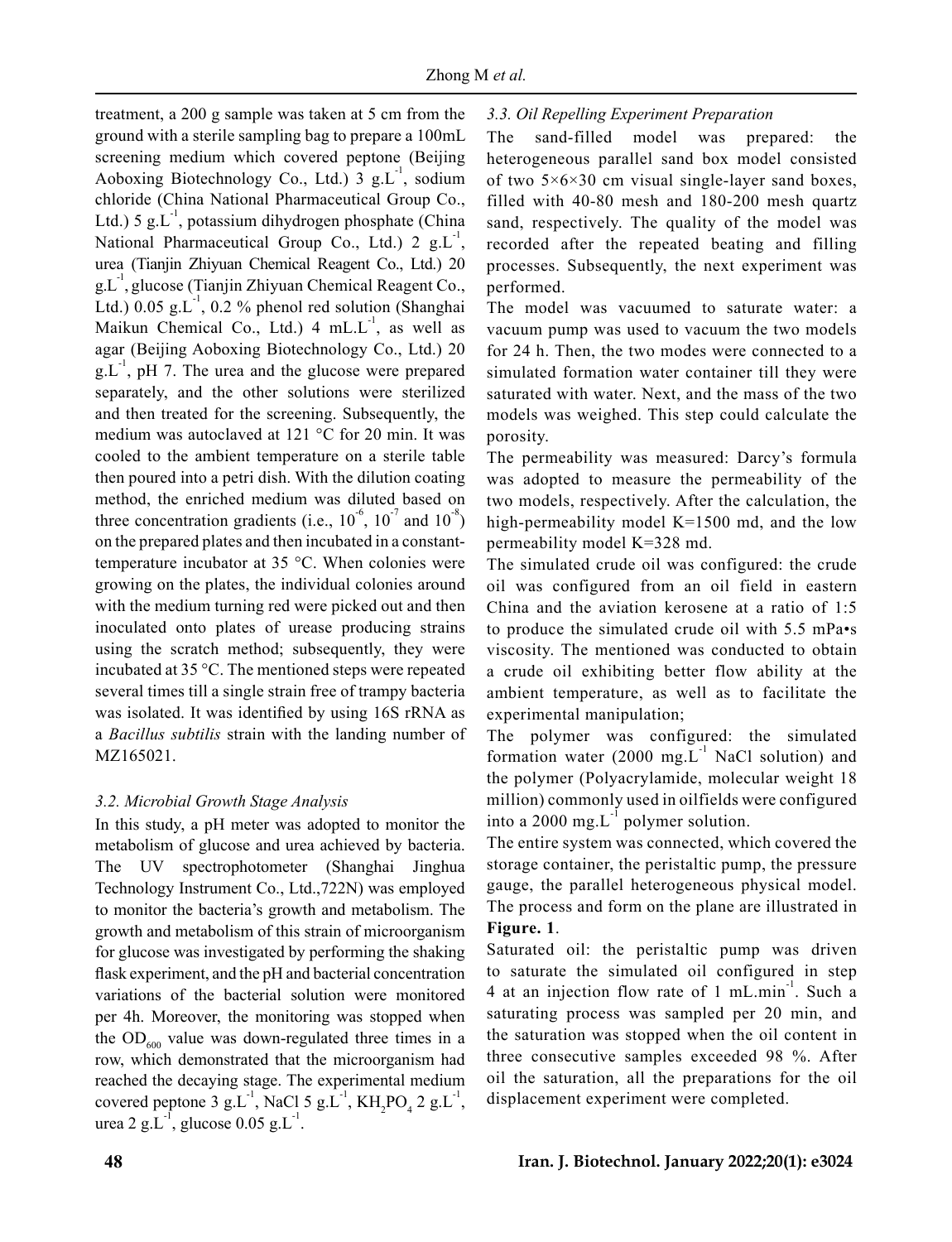## *3.4. Oil Repelling Experiment Flow*

The water injection development reservoir was simulated: the water injection development reservoir was simulated at a speed of  $1 \text{ mL.min}^{-1}$ . The samples were taken per 15 min with a scaled test tube. Next, the oil displacement efficiency and water cut of the two models were recorded, respectively. The experiment was stopped till the water content in the liquid at the outlet end exceeded 98% in three consecutive samples Polymer injection: the water injection was changed to the injection of polyacrylamide solution to perform the displacement experiment. 0.2 PV was injected to make the solution freely distributed, and then the water injection was initiated;

Water injection: step 1 was repeated till the water content of the high permeability reservoir exceeded 98% in three consecutive samplings.

Microbial-induced calcium carbonate precipitation to plug the reservoir:  $500$ mL (OD<sub>600</sub> value 1.12) was pre-cultured for 24 h, 2 moL. $L^{-1}$  urea and CaCl. were mixed at 1:1 as a cementitious solution. Then, the solution was mixed with the bacterial solution at 10:1 and then poured into the sandbox model. The cumulative injection volume reached 0.2 PV, which could be allocated freely, and then the injection was stopped. By referencing conclusion 4.1, the sandbox model was incubated in an incubator at 35 °C for 48 h. The mentioned process aimed to completely metabolize *Bacillus subtilis* in the sandbox and form the calcium carbonate precipitation to block the

#### percolation channel.

Water injection after plugging: Repeat step 1 to increase the water level in three consecutive samples to more than 98 % and stop all experiments.

*3.5. Comparison of the Oil Displacement Effects Exhibited by Microbial Induced Calcium Carbonate Precipitation and Microbial Growth/Biomass Production*

In this group, the incubation and experimental steps were basically identical to step 3.3 and 3.4, except that  $Ca^{2+}$  was not added to the solution of bacteria to be oil repelled. The permeability of the experimental model simulated in this group was 1680 md and 355 md for the high permeability and the low permeability, respectively.

#### **4. Results**

#### *4.1. Glucose Metabolism in Bacillus Subtilis*

Since the precipitation by binding  $Ca^{2+}$  by the bacterium requires an alkaline environment formed by decomposing urea, the addition of glucose is of critical significance, which can prevent the precipitation close to the bottom of the injection well and increase the depth of depth of blockage. The results are illustrated in the **Figure 2**, the higher the glucose content in the medium, the longer it would take for the pH value of the bacterial solution to reach 7 and the longer the end of the logarithmic phase of growth would be.



**Figure 1.** Flow chart of oil repelling experiment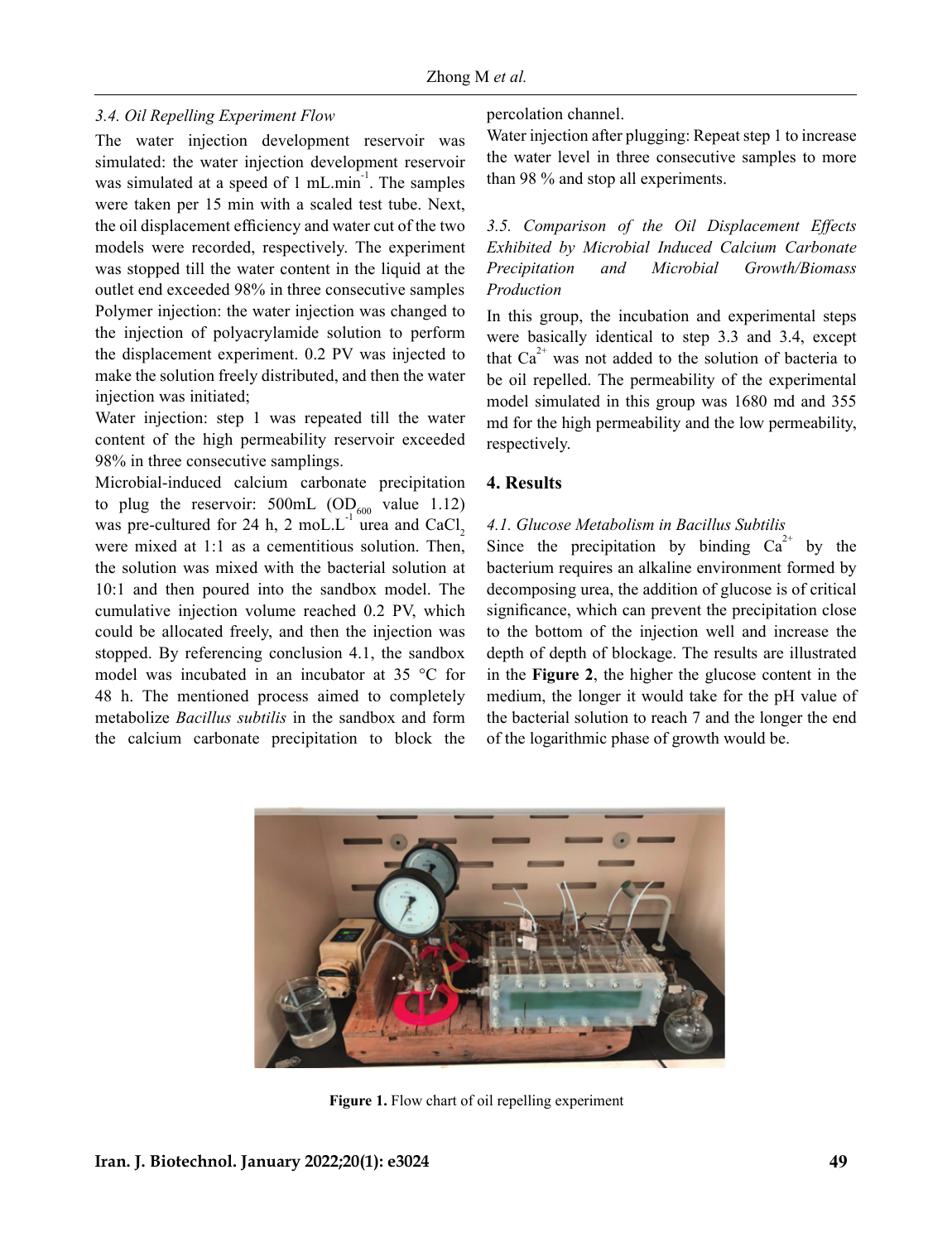

**Figure 2.** Growth and metabolism of Bacillus subtilis at different glucose contents. **A)** shows the change of pH value at different glucose contents of the medium; **B)** shows the time of reaching pH 7 at different glucose contents of the medium; **C)** shows the change of absorbance at different glucose contents; **D)** shows the time of ending the logarithmic phase of growth of the bacterium at different glucose contents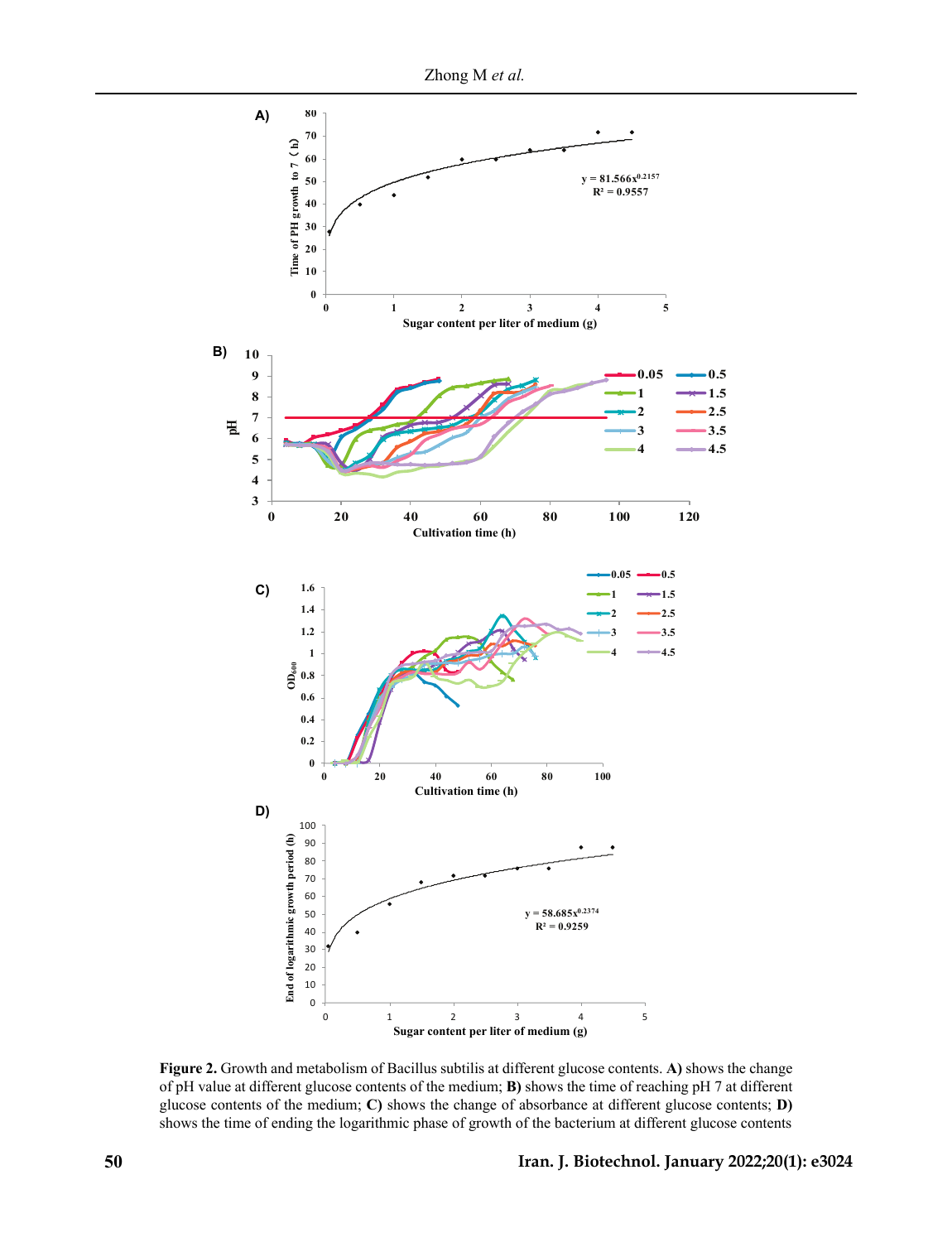In another group of the control test, different glucose content media were used simultaneously to take equal amounts of the bacterial solution for the precipitation test. a 15mL bacterial solution was taken,  $2 \text{ mol.L}$  $CaCl<sub>2</sub>$  was add to the solution, and then the volume was fix to 20 mL. The  $OD<sub>600</sub>$  value of the bacterial solution and the supernatant was monitored before and after the precipitation, and  $(OD_{600}1-OD_{600}2)/OD_{600}1$  acted as the consumption of bacteria, in which  $OD<sub>600</sub>1$  and  $OD<sub>600</sub>$ <sup>2</sup> were the concentrations of bacterial solution

before and after the precipitation, and the precipitation was weighed after the filtration with phosphate buffer till the mass remained unchanged (**Fig. 3**). As revealed from the results, the glucose content in the 48h medium displayed a significant correlation with the consumption of bacteria and the quality of precipitation.

#### *4.2. Oil Displacement Experiment*

The experimental results are shown in **Table 1**. As



**Figure 3.** Precipitation of bacterial solution with different glucose content at 48 hours. **A)** is the image before precipitation; B is the image after precipitation; **C)** is the relationship between bacterial consumption and precipitation; **D)** is the relationship between glucose content and bacterial consumption per liter of medium; **E)** is the relationship between glucose content and precipitation per liter of medium

#### **Iran. J. Biotechnol. January 2022;20(1): e3024**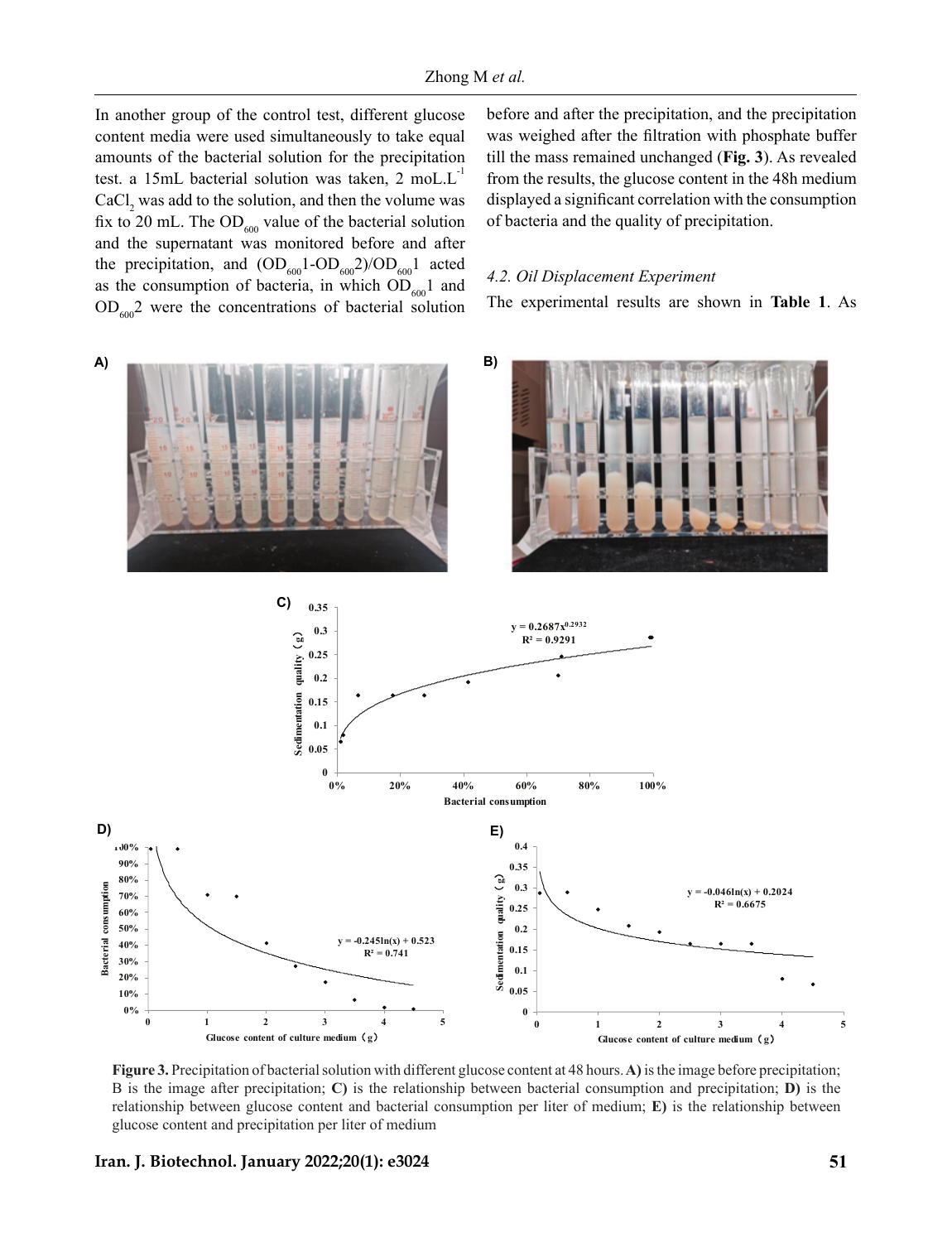Zhong M *et al.*

| <b>Simulated</b><br>reservoir     | <b>Stage</b>          | Control group A                          |                              | <b>Experimental group B</b>           |                       |
|-----------------------------------|-----------------------|------------------------------------------|------------------------------|---------------------------------------|-----------------------|
|                                   |                       | <b>Effective</b><br>permeability<br>(md) | <b>Recovery ratio</b><br>(%) | <b>Effective permeability</b><br>(md) | Recovery ratio<br>(%) |
| High<br>permeability<br>reservoir | Water<br>flooding     | 1680                                     | 64.2                         | 1500                                  | 46.4                  |
|                                   | Polymer<br>flooding   |                                          | 72.9                         |                                       | 74.8                  |
|                                   | Microbial<br>flooding | 1556                                     | 72.9                         | 136                                   | 74.8                  |
| Low<br>permeability<br>reservoir  | Water<br>flooding     | 355                                      | 20.9                         | 328                                   | 32.4                  |
|                                   | Polymer<br>flooding   |                                          | 56.1                         |                                       | 52.1                  |
|                                   | Microbial<br>flooding | 324                                      | 56.7                         | 306                                   | 60                    |

**Table 1**. Experimental result table

indicated from the data of the oil discharge experiment in the control group A, the increase in the microbial colonization and the biomass did not lead to an improvement of the oil recovery. The viscosities of water, polyacrylamide and the bacterial solution were measured after the incubation by viscometer for 48h (American BROOKFIELD Co., DVN type), and their viscosities were examined as 1.7 mPa·s, 169 mPa·s and 2.4 mpP·s, respectively.

The experimental group is presented in **Figure 4B**. The permeability of the high-permeability model was reduced from 1500md to 136md with a reduction of 88.6 %, and the permeability of the low permeability model was down-regulated by 22 md with an increase in the recovery of 7.9 %. For this reason, the recovery was significantly improved.

# **5. Discussion**

# *5.1. Discussion on Glucose Metabolism in Bacillus Subtilis*

Predecessors have conducted extensive investigations to make the bio mineralization more uniform. *Tobler* (24) found that bacteria were easier to fix in a homogeneous sandstone matrix, and that the longer the seepage distance, the smaller the number of the bacteria would be received at the outlet. According to *Mountassir* (25), the bacterial fluid would form a preferential seepage path in the seepage process. The solution they proposed is to reduce the flow rate or inject multiple times, since the bacteria will expand its spread as impacted by the deposited calcium carbonate and form more sediments, whereas it is inconsistent with the possibility of clogging close to the well end. Some researchers proposed lowering the temperature of the bacterial solution to inhibit the urease activity (26) or adding  $H^{\dagger}$ into the initial solution to lower the pH to reduce the urease activity for delaying the precipitation time (27). Nevertheless, the bacteria have already metabolized the urea, so the extracellular polymer contains considerable negative charge. In practical engineering applications, the Bacteria based on this method is easy to be diluted by the injected liquid and precipitate directly.

As shown in **Figure 2**, in the presence of glucose and urea simultaneously, *Bacillus subtilis* first ferments glucose and metabolizes organic acid, so the pH decreases. When glucose is sufficient, the pH declines to nearly 4.5. In addition, when the energy supply of glucose cannot meet the energy required for the growth and development of the bacterium, and the microorganism starts to decompose urea. Moreover, the pH will increase rapidly to 8. Subsequently, it slowly increases to 9, and it is basically kept at this value. Our explanation for the mentioned phenomenon, complies with that in the literature (28). Under the pH of the bacterial solution of 4.5-8, the urease within the bacteria starts to catalyze the urea to be hydrolyzed. This process can fall into two steps below. First, as catalyzed by the urease, 1 molecule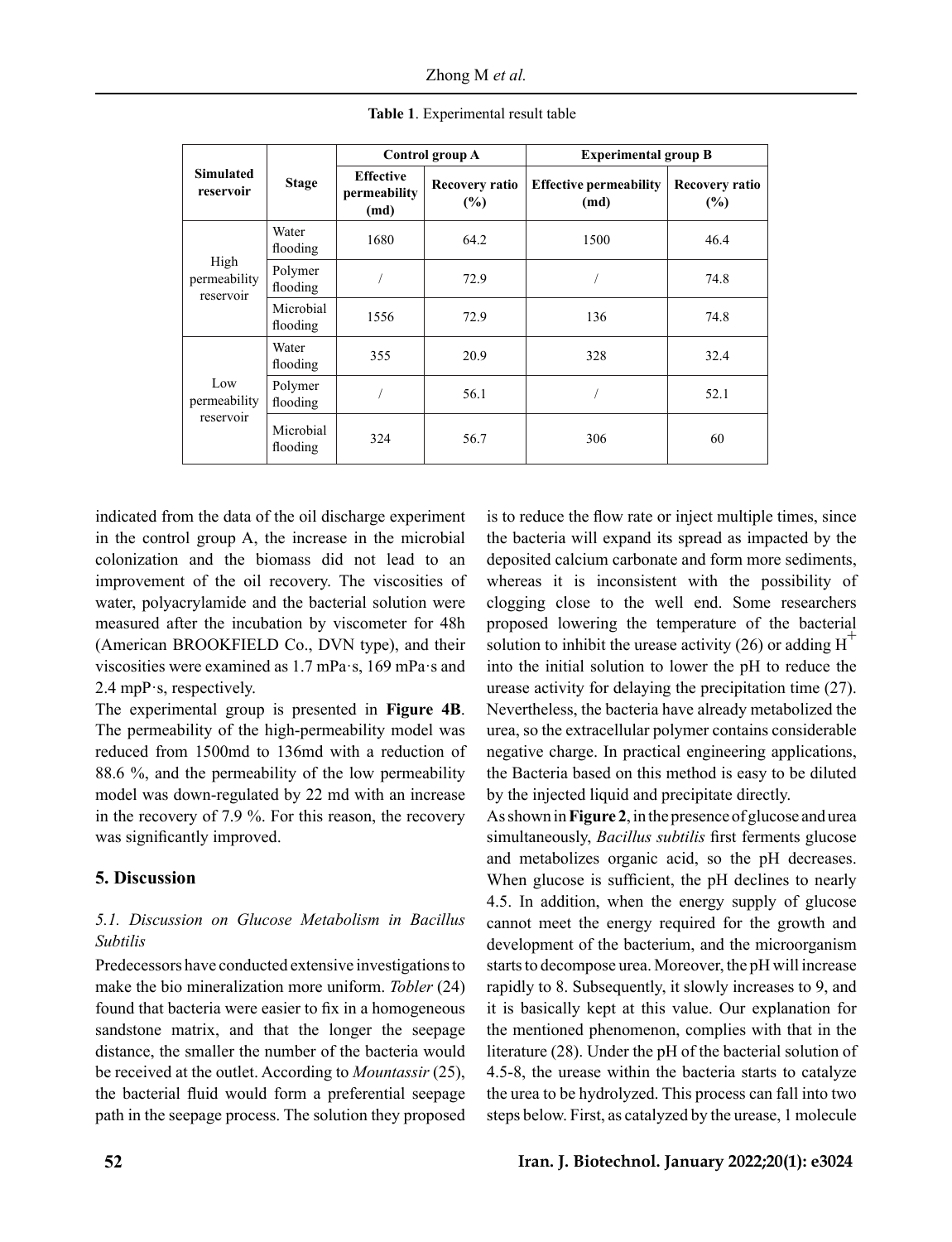

**Figure 4.** Results of two groups of oil displacement experiments. In the control group **A),** because there is no Ca2+, no plugging occurs, and the ability to improve oil recovery is limited. In the Group **B)**, sealing with MICP after polymer drive can further mobilize the residual polymer and residual oil in the low permeability reservoir to achieve enhanced recovery.

of urea is hydrolyzed into 1 molecule of carbamate and 1 molecule of ammonia. Second, 1 molecule of carbamate is spontaneously hydrolyzed to synthesize 1 molecule of carbonic acid and a 2 molecules of ammonia. Accordingly, 1 molecule of urea hydrolysate consists of 2 molecules of ammonia and 1 molecule of carbonic acid. Under the physiological pH, carbonic acid protons are dissociated, and ammonia molecules are protonated under the action of water molecules, thereby resulting in a net increase in the pH (29). This process constitutes Positive feedback adjustment, and it is suggested to exceed the suitable reaction of the urease inside *Bacillus subtilis* when the environmental pH is 8. The urease activity decreases, and the pH increases slowly. The mentioned process is transformed into negative feedback adjustment till the pH is close to 9, and the urea decomposition reaction is terminated. Accordingly, the glucose content in the medium in the oil repelling experiment was set to 2 g.L<sup>-1</sup>. On the one hand, the bacterium reached the logarithmic stage of growth with high activity in the 24-h incubation. On the other hand, the pH of the bacterium ranged from 5 to 6 at this time, the microorganism did not decompose considerable urea in the medium, and the bacterium failed to be combined with cations (e.g.,  $Ca^{2+}$  and  $Me^{2+}$ ) required for the mineralization to produce precipitation in the subsurface. Thus, the microorganisms exhibited a long transport distance in the subsurface environment, thereby increasing the depth and efficiency of the drive, instead of gathering around the injection well. As a consequence, wear and tear of production equipment and damage to the reservoir were caused (30-31). However, it is noteworthy that we only discussed the metabolism of the medium containing glucose in this study. It was inferred that in the engineering application of using *Bacillus subtilis* for microbial mineralization, using common industrial fermentation carbon sources (e.g., molasses or corn syrup) may exert the same effect, whereas further research should be conducted to determine the amount of addition and its effect on the engineering effect.

#### *5.2. Discussion of Oil Repelling Experiment*

In the oilfield development, the heterogeneity of the reservoir significantly impacts the development effect. The "water finger" phenomenon is suggested to artificially supplement energy at the respective stage of the development of the oilfield, considerable unused crude oil remains in the pores (33), and selective plugging of high-permeability layers is a common practice in oilfields  $(33-35)$ . For the plugging of substances (e.g., extracellular polysaccharides) secreted by biomass and microorganisms, the reservoir should have matching pore throats and appropriate supplementary carbon sources to maintain the growth and metabolism of microorganisms (33), and popular chemical plugging agents aim to achieve long-term effects. Such an aim imposes a higher burden on the water treatment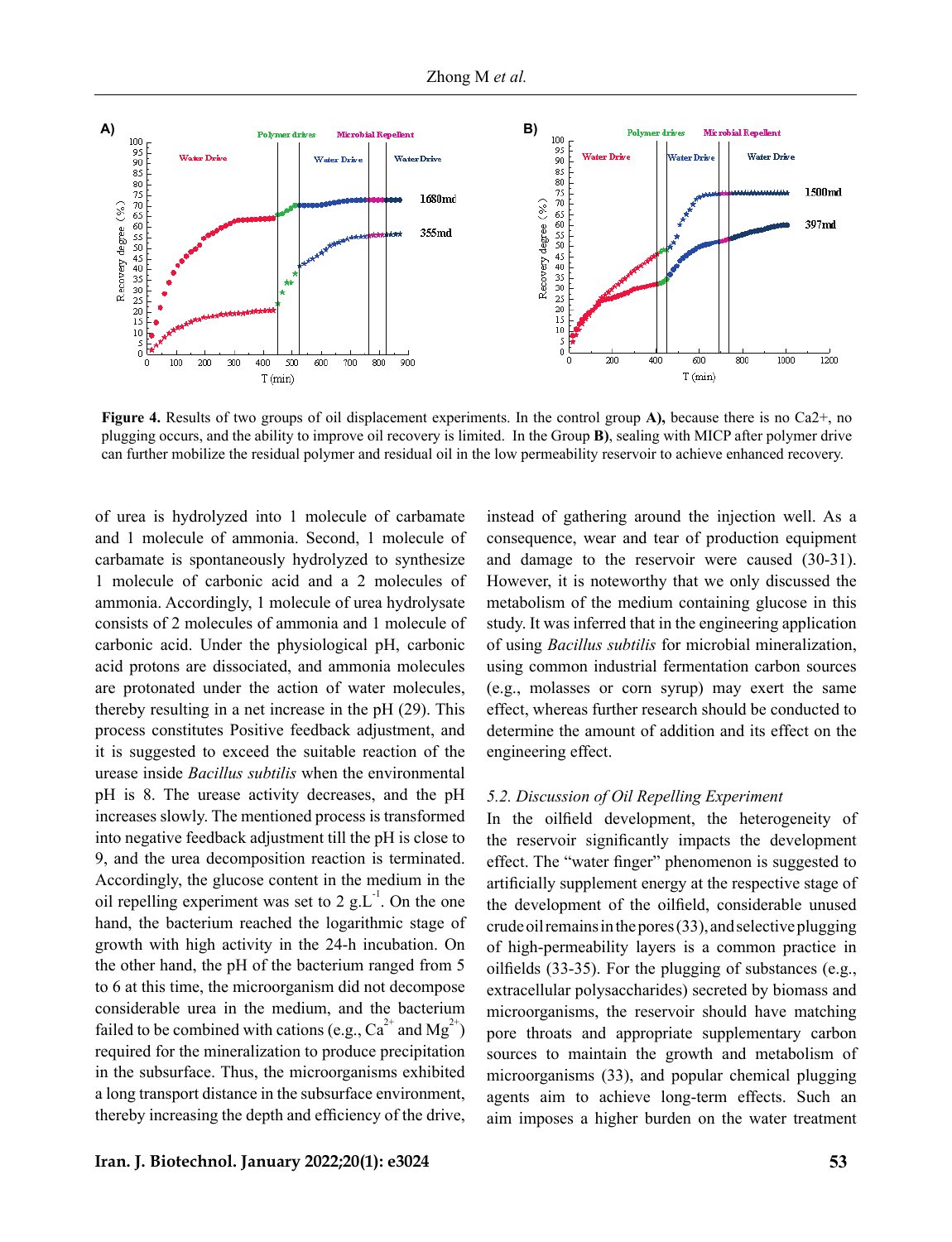equipment and the stratum environment on site (34- 37). Existing studies elucidated the mechanism of various mineralized microorganisms to plug porous media (38-39) and proposed their potential applications of the microorganisms in facilitating oil recovery. Our experiments revealed that microbial mineralization still has promising applications after chemical flooding (**Fig. 4**). In the control A, with the growth of bacteria and the increase in the biomass, the oil recovery was not significantly improved. The analysis of this study was based on the higher overall reservoir permeability. The bacteria and the biomass would be carried out of the reservoir with the water flow and could not be blocked in the pores and throats of the reservoir. Moreover, the viscosity data after 48 h revealed that the bacteria failed to proliferate extracellular polymers in the reservoir to cause the viscosity to drastically change (40). Given the mentioned two reasons, a conclusion was drawn that the blockage of calcium carbonate precipitation induced by *Bacillus subtilis* in the high permeability reservoir could be the cause of the increase in oil production of Group B.

The oil drive experiment group B achieved the better plugging effect of the high permeability model, with the subsequent oil production of 0 and unchanged degree of recovery. Besides, the fluid production of the low permeability model fluctuated and then increased, and lastly it was stabilized. As a result, residual polymer was produced in the water collected. The reason for this result is presented below. The high-permeability reservoir was breached by water introduced, and then the water primarily flowed in the high-permeability reservoir. Subsequently, the crude oil could not be displaced by polymer in the low-permeability reservoir, thereby causing the polymer to be partially residual in the low-permeability model after the high permeability reservoir was plugged, the subsequent water entered the low permeability model and moved the participating polymers, which to a certain extent caused the fluid production to fluctuate. Furthermore, our experiment verified the conclusion of Kirkland *et al*. (32) that under the same oil and water, microorganisms can still metabolize the urea to complete the mineralization process.

## **6. Conclusion**

By analyzing the utilization of glucose and urea by *Bacillus subtilis*, we found that the addition of appropriate amount of glucose in the medium can delay the fermentation glucose metabolism by the bacteria first to produce bio acid, and using this metabolism can delay the microorganism to enter the decaying period and the time of precipitation thus preventing the blockage near the well end.

*Bacillus subtilis* can induce mineralization under the condition of simultaneous presence of oil and water, and the effect can be seen after one treatment, and the reservoir permeability decrease rate reaches 88.6%. Recovery rate increased again by 7.9%.

The effect of adjusting the water absorption profile can be achieved by injecting 0.2 PV bacterial solution and cementing solution into the high permeability layer after polymer drive, and at the same time, the polymer retained in the low permeability model can be used to increase the polymer utilization rate.

#### **Acknowledgment**

Supported by Open Fund of Key Laboratory of Exploration Technologies for Oil and Gas Resources (Yangtze University), Ministry of Education, NO PI2021-06.

Educational Commission of Hubei Province of China, D20201302

Supported by the National Natural Science Foundation of china, Grant No.52174019

## **References**

- 1. Tunio SQ, Tunio AH, Ghirano NA, El Adawy ZM. Comparison of different enhanced oil recovery techniques for better oil productivity. *Int J App Sci Tech*. 2011;**1**(5).
- 2. Lazar I, Petrisor I, Yen T. Microbial enhanced oil recovery (MEOR). *Pet Sci Tech*. 2007;**25**(11):1353-1366. doi: 10.1080/ 10916460701287714
- 3. Cripps J, Hawkins A, Reid J. Engineering problems with pyritic mudrocks. 1993;(3):16-19.
- 4. Mitchell AC, Ferris FG. The coprecipitation of Sr into calcite precipitates induced by bacterial ureolysis in artificial groundwater: temperature and kinetic dependence. *Geochim Cosmochim Acta*. 2005;**69**(17):4199-4210. doi: 10.1016/j.gca.2005.03.014
- 5. Biogeochemical processes and geotechnical applications: progress, opportunities and challenges. *Geotechnique*. 2013;**63**(4):287-301. doi: 10.1680 / geot.SIP13.P.017
- 6. Mujah D, Shahin MA, Cheng L. State-of-the-art review of biocementation by microbially induced calcite precipitation (MICP) for soil stabilization. *Geomicrobiol J*. 2017;**34**(6):524- 537. doi: 10.1080/01490451.2016.1225866
- 7. Mitchell AC, Dideriksen K, Spangler LH, Cunningham AB, Gerlach R. Microbially enhanced carbon capture and storage by mineral-trapping and solubility-trapping. *Environ Sci Tech*. 2010;**44**(13):5270-5276. doi: 10.1021 / es903270w
- 8. Noshi C, Schubert J, editors. Self-healing biocement and its potential applications in cementing and sand-consolidation jobs: a review targeted at the oil and gas industry. *SPE Liquids-Rich Basins*